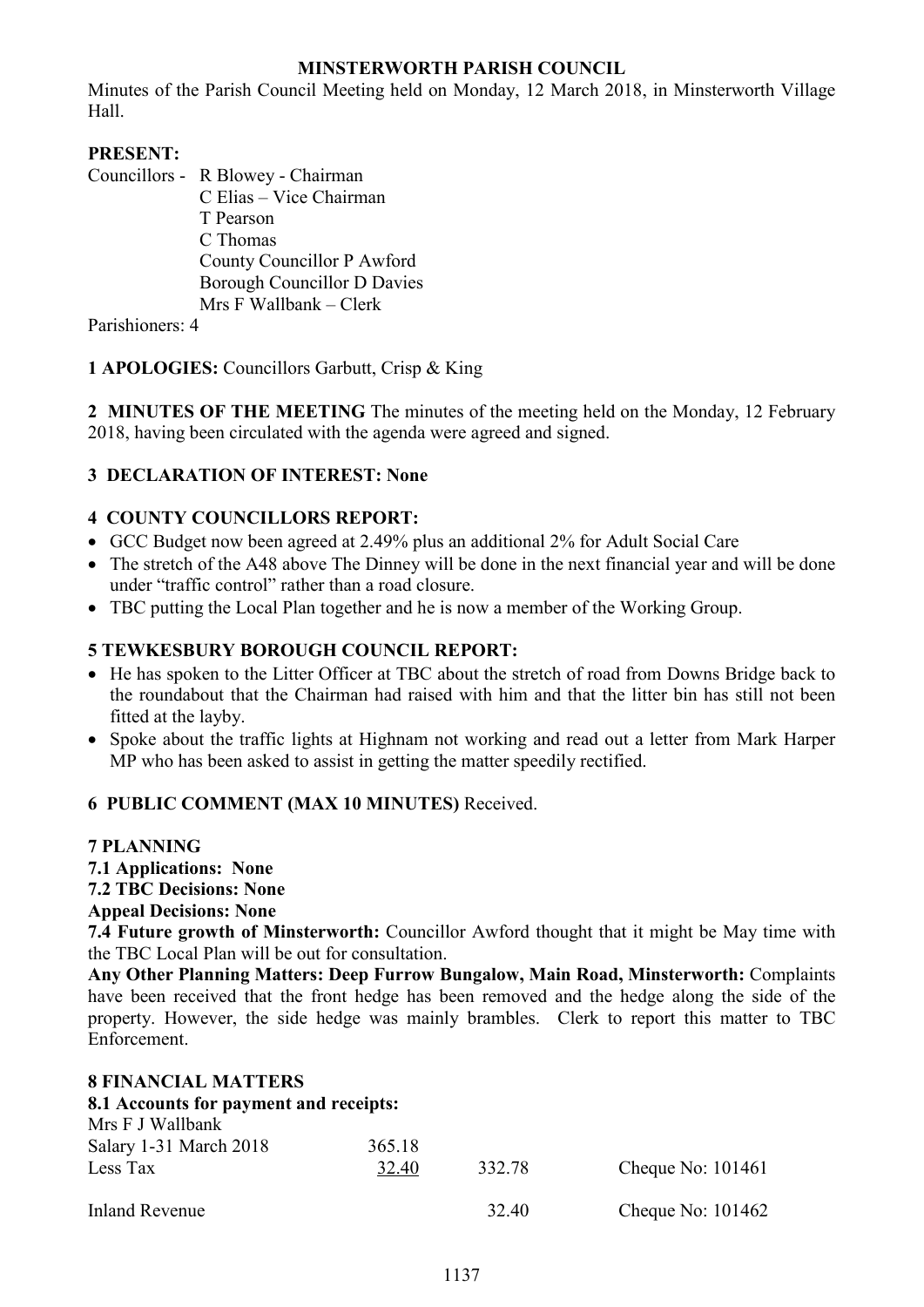| Parish Magazine Printing:                                                                  |              |         |                   |
|--------------------------------------------------------------------------------------------|--------------|---------|-------------------|
| Printing The Villager – March                                                              |              | 91.10   | Cheque No: 101463 |
| Minsterworth Village Hall – cost of meetings:                                              |              |         |                   |
| Held on 8.1.18                                                                             | 28.60        |         |                   |
| Held on 9.2.18                                                                             | 28.60        | 57.20   | Cheque No: 101464 |
| Mrs P Ruffley amount refunded in connection                                                |              |         |                   |
| With the reprint of The Villager                                                           |              | 71.10   | Cheque No: 101465 |
| Mrs F J Wallbank expenses for period                                                       |              |         |                   |
| July '17 to March '18:                                                                     |              |         |                   |
| Photocopying                                                                               | 17.60        |         |                   |
| Telephone Expenses July 17-March 18                                                        |              |         |                   |
| $(inc)$ £2 per month                                                                       | 18.00        |         |                   |
| Expenses Incurred (postage, paper)                                                         | 18.13        |         |                   |
| Cost of attending GDPR training course                                                     |              |         |                   |
| $1/3$ cost                                                                                 | 13.33        |         |                   |
| Use of room, personal computer,                                                            |              |         |                   |
| Lighting, heating $&$ electricity for                                                      |              |         |                   |
| period Jan -Dec2017 (inc)                                                                  | 75.00        | 142.06  | Cheque No: 101466 |
| <b>Total:</b>                                                                              |              | £726.64 |                   |
| <b>Receipts:</b>                                                                           |              |         |                   |
| The Villager subs and donations                                                            |              | 42.28   |                   |
| $TBC - Grant$ for hire of toilets for                                                      |              |         |                   |
| <b>Severn Bores</b>                                                                        |              | 450.00  |                   |
| <b>Total:</b>                                                                              |              | £492.28 |                   |
| <b>Postdated cheques for April:</b><br>Mrs F J Wallbank                                    |              |         |                   |
| Salary 1-30 April 2018                                                                     | 365.18       |         |                   |
| Less Tax                                                                                   | <u>32.40</u> | 332.78  | Cheque No: 101468 |
| <b>Inland Revenue</b>                                                                      |              | 32.40   | Cheque No: 101469 |
| Minsterworth Village Hall – cost of meetings:                                              |              |         |                   |
| Held on 12.3.18                                                                            |              | 28.60   |                   |
| GAPTC: Renewal of annual subscription                                                      |              |         |                   |
| Due 1 April 2018                                                                           |              | 111.64  | Cheque No: 101470 |
| <b>Total:</b>                                                                              |              | £505.42 |                   |
| 9. 9. Financial Statement for the month ended February 2018 was circulated via email and a |              |         |                   |

**9.2 Financial Statement** for the month ended February 2018 was circulated via email and signed by the Chairman.

### **Any Other Financial Matters:**

**Bank Mandate:** Councillor Elias reported that apparently Councillors can now be verified without going into branch with 2 forms of identification. The Chairman said that this had been going on for so long that we should just submit the mandate with Councillors, Crisp, Thomas, Elias and Blowey to sign and it was agreed that the Clerk would action this. Also, the Clerk said it would be much easier to pay "people" on line rather than write out cheques and it was agreed that the Clerk would also put this in place.

### **9 MATTERS ARISING:**

#### **9.1 Highway Matters**.

**Redlands Barn:** The Chairman reported that the owner of the white stones is saying that he will